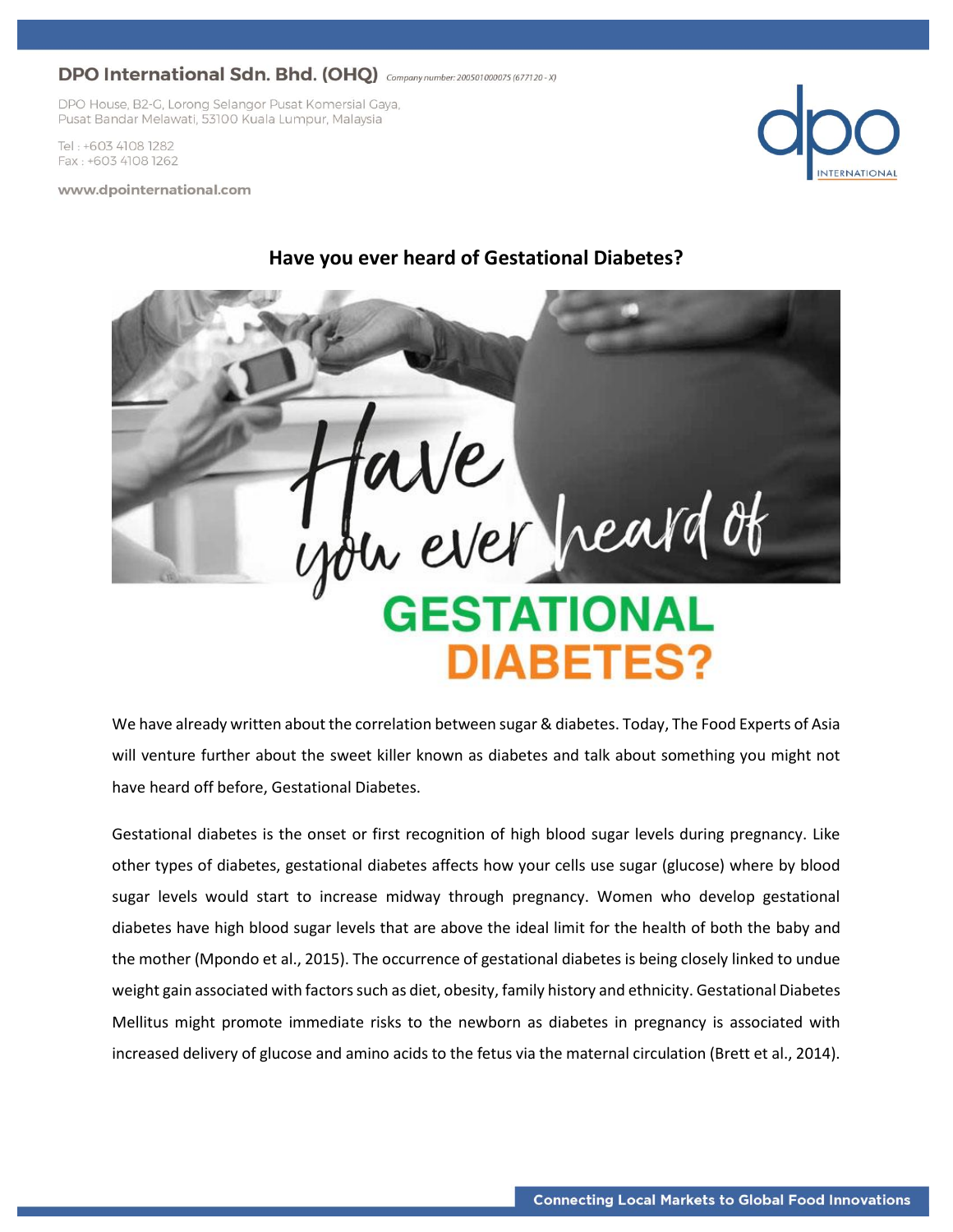DPO House, B2-G, Lorong Selangor Pusat Komersial Gaya, Pusat Bandar Melawati, 53100 Kuala Lumpur, Malaysia

Tel: +603 4108 1282 Fax: +603 4108 1262

www.dpointernational.com



According to a 2014 analysis by the Center for Disease Control and Prevention, the prevalence of Gestational Diabetes is as high as 9.2% amongst pregnant women (American Diabetes Association, 2013). Gestational Diabetes starts when the body of a pregnant woman is unable to produce and utilize all of the insulin it needs for pregnancy. Without adequate insulin, sugar cannot leave the blood and be used for energy, resulting in a high and unhealthy sugar build up–hence the term Hyperglycemia. Gestational diabetes usually goes away after the baby is born, however, it increases the risk of the infant developing obesity and amplifying the chance of both mother and child developing Type 2 Diabetes later on in life. (Silva-Zolezzi, 2017).



### **Maternal Nutrition for Pregnancy**

Apart from genetic and environmental factors, maternal obesity and nutritional deficiencies also contribute to the development of Gestational Diabetes Mellitus. Studies have demonstrated that a proper diet and a healthy lifestyle are inter-related and could cause a consistent reduction in gestational weight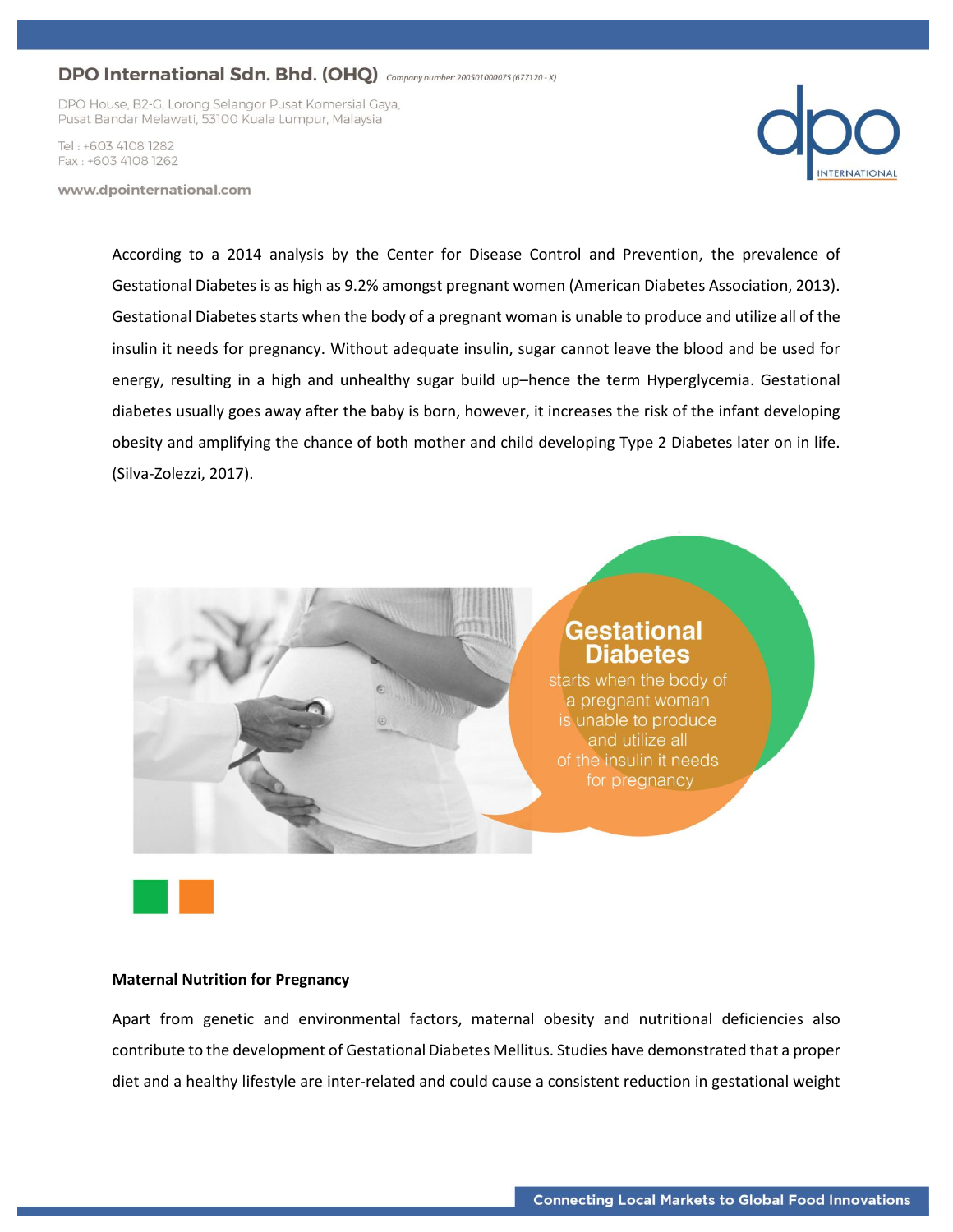DPO House, B2-G, Lorong Selangor Pusat Komersial Gaya, Pusat Bandar Melawati, 53100 Kuala Lumpur, Malaysia

Tel · +603 4108 1282 Fax: +603 4108 1262

www.dpointernational.com



gain. Pregnant mothers can adopt a low glycemic index diet along with consuming a low carbohydrate diet to enhance their health during pregnancy (Silva-Zolezzi, 2017).

According to Maresch et al. (2017), a maternal diet that consists of foods with a high glycemic index (Hi GI) increases the tendency of fetal overgrowth and infant body fat mass. Hence, it should be a priority for pregnant mothers, to try to adopt a diet that consists of foods with a low GI as it would result in a healthier pregnancy with less insulin resistance.

Here is a little breakdown on two of our chosen natural sweeteners that have a minimal effect on blood sugar levels:

#### **Palatinose**

Palatinose is a slow releasing carbohydrate that is naturally sourced from sugar beets. Upon consumption, Palatinose slowly releases energy over a longer period of time, as compared to conventional sugar that almost instantly spikes sugar levels. This is beneficial to pregnant mothers as it promotes a slower and overall lower rise in the blood sugar levels. Palatinose comes with mild and natural sweetness that is 50% of sucrose's. It can be used as a sugar replacer to reduce sugar usage in maternal diets. Palatinose is able to replace sucrose or other high glycemic carbohydrates on a gram-to-gram basis (Beneo, 2013) as the glycaemic index (GI) of Palatinose is only at 32 whereas that of sucrose is much higher at 72 (Atkinson, et al., 2008). These unique characteristic enables the mother to enjoy a better balanced energy supply as well as promote a better health for both of the mother and baby (Beneo, 2016).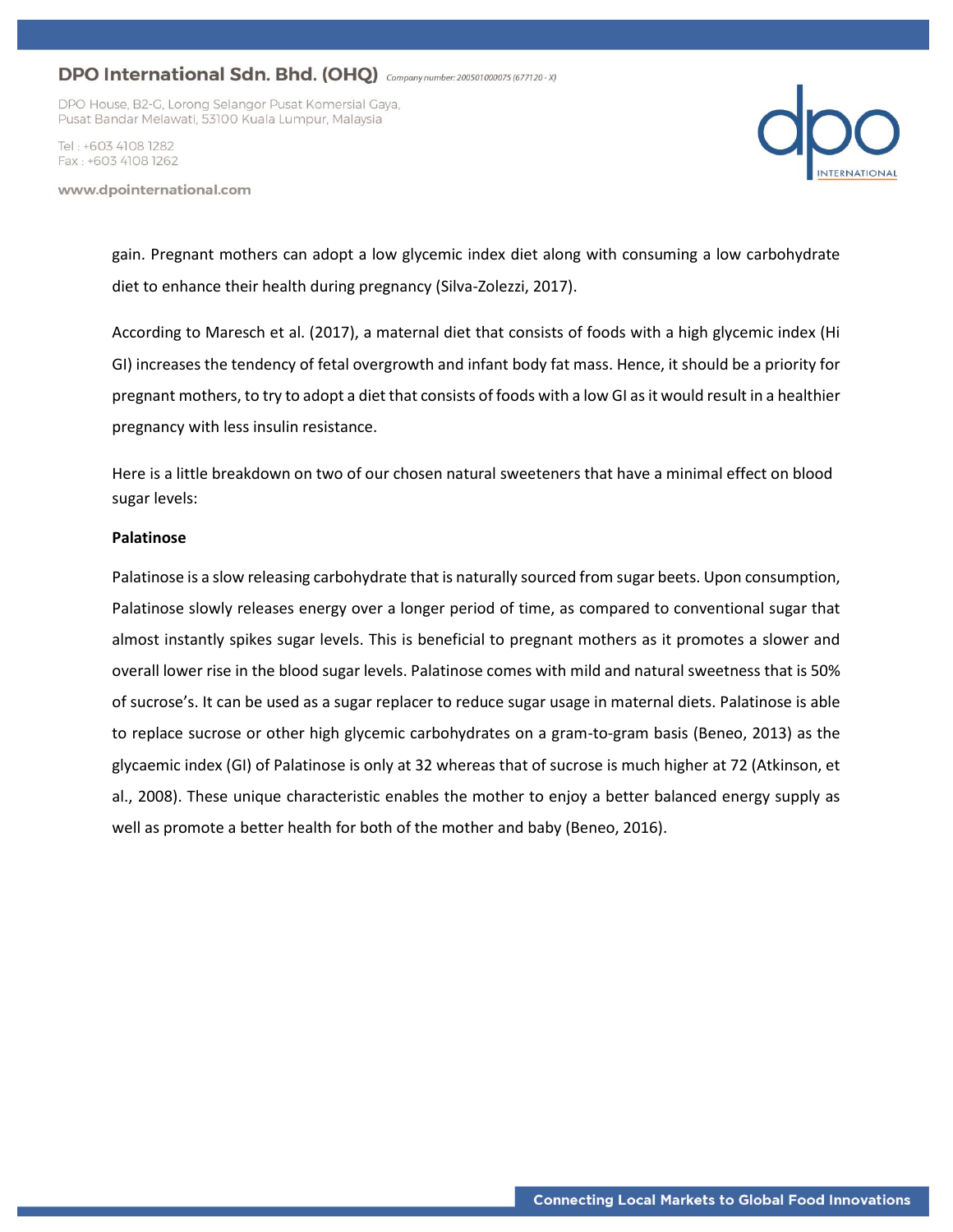DPO House, B2-G, Lorong Selangor Pusat Komersial Gaya, Pusat Bandar Melawati, 53100 Kuala Lumpur, Malaysia

Tel: +603 4108 1282 Fax: +603 4108 1262







### **Oligofructose**

With at-least 30% of the sweetness of sucrose, Oligofructose adds a mild sweet taste into a maternal diet. It can also be used in combination with other sweeteners to create a more balanced and sugar-like palate without any aftertaste (Beneo, 2013).

The European Commission authorized Article 13/5 which connects the chicory-root-fiber Oligofructose with improved blood glucose levels by replacing at least 30% of the sugar content in foods and beverages. This recent health claim proves that Oligofructose contributes to a better blood glucose management as it supports a lower rise in blood glucose response. Replacing high glycaemic ingredients with Oligofructose will not result in a high glycaemic reaction and lowers the blood sugar response of the final product (Beneo, 2016).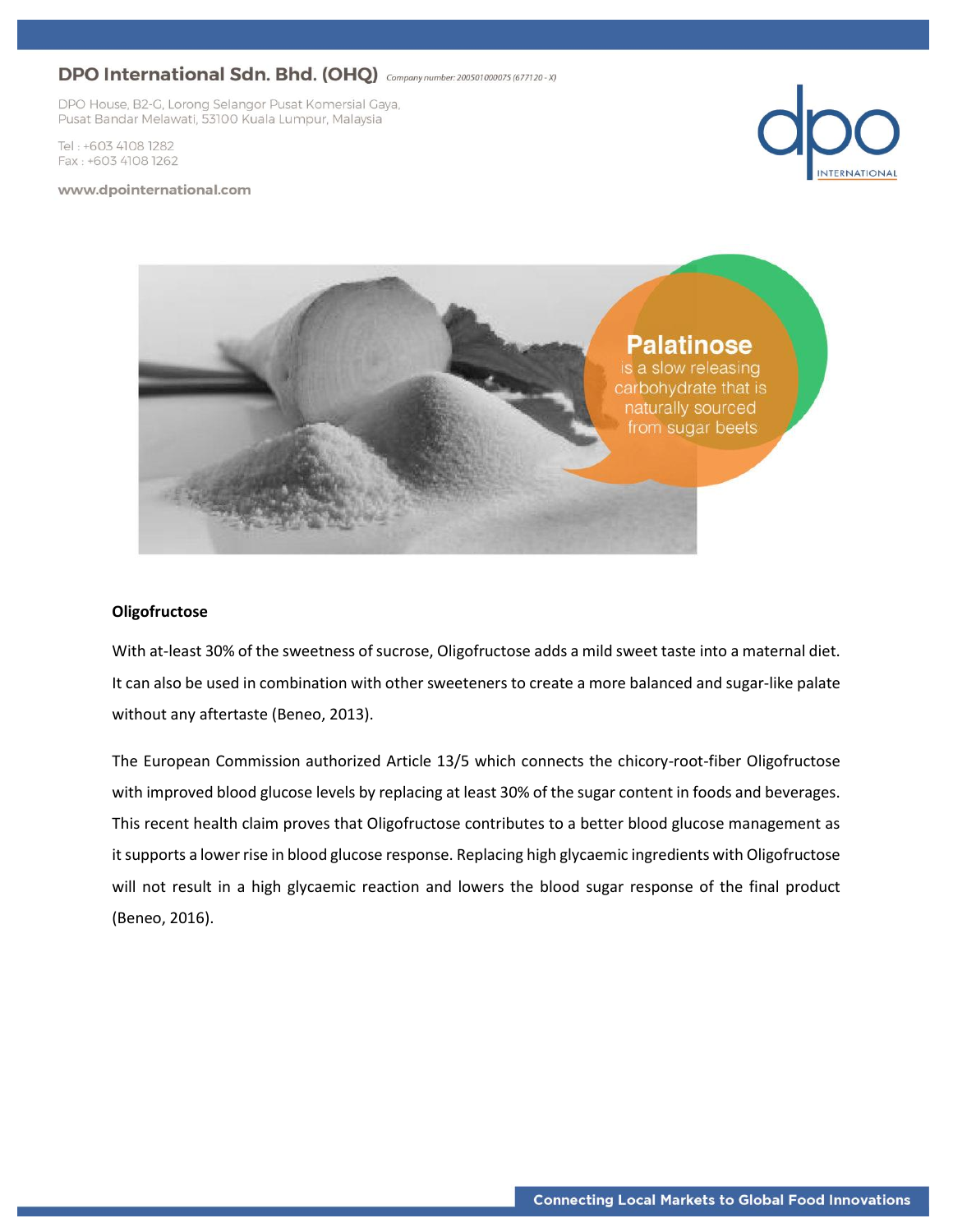DPO House, B2-G, Lorong Selangor Pusat Komersial Gaya, Pusat Bandar Melawati, 53100 Kuala Lumpur, Malaysia

Tel: +603 4108 1282 Fax: +603 4108 1262

#### www.dpointernational.com





The fact is, gestational diabetes is a growing health concern. Pregnancy is naturally associated with a certain degree of insulin resistance, the body's response to ensure appropriate nutrient supply to the fetus. Hence, a balanced and nutritious maternal diet is crucial to promote a healthy pregnancy as well as a healthy growing baby.

If you have followed some of our past articles, you would notice a trend in our closing advice, adopting a healthy diet. Although consumers are increasingly becoming more educated on the importance of eating healthy, there is still a fine line between knowing and doing. Hopefully we have managed to convince some of you. If no, stay tuned for our next article on Healthy Fats where we will talk about the different kinds of Fats and their benefits on the human body and continue to convince you to adopt a healthier lifestyle.

You may also be interested in [Vitamins for Healthy Pregnancy.](http://dpointernational.com/vitamins-for-healthy-pregnancy/)

### **References**

American Diabetes Association. (2013). What is Gestational Diabetes? Retrieved from <http://www.diabetes.org/diabetes-basics/gestational/what-is-gestationaldiabetes.html>